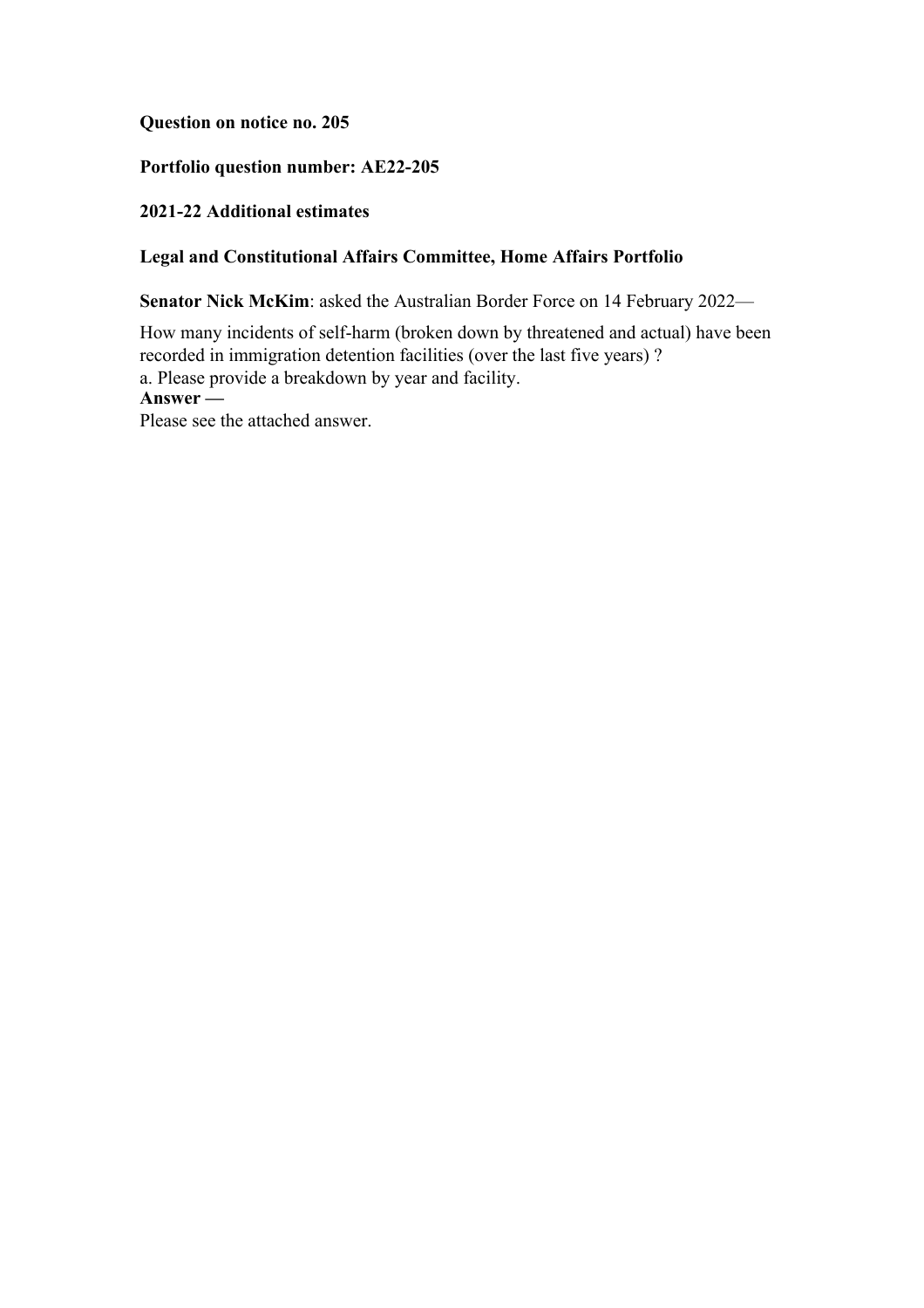# **SENATE STANDING COMMITTEE ON LEGAL AND CONSTITUTIONAL AFFAIRS BUDGET ESTIMATES 14 FEBRUARY 2022**

## **Home Affairs Portfolio Australian Border Force**

# **Program 3.5: Onshore Compliance and Detention AE22-205 - Immigration Detention - Incidents of Self Harm**

Senator Nick McKim asked:

How many incidents of self-harm (broken down by threatened and actual) have been recorded in immigration detention facilities (over the last five years)? a. Please provide a breakdown by year and facility.

#### *Answer:*

**Table: Self Harm Incidents (Actual and Threatened) by year (1 January 2017 to 31 December 2021)**

| Year         | <b>Self Harm - Actual</b> | <b>Self Harm - Threatened</b> |
|--------------|---------------------------|-------------------------------|
| 2017         | 228                       | 388                           |
| 2018         | 200                       | 366                           |
| 2019         | 145                       | 422                           |
| 2020         | 201                       | 522                           |
| 2021         | 194                       | 479                           |
| <b>Total</b> | 968                       | 2,177                         |

### **Table: Self Harm Incidents (Actual and Threatened) by year and immigration detention facility (1 January 2017 to 31 December 2021)**

|                      | <b>Self Harm - Actual</b> | <b>Self Harm - Threatened</b> |
|----------------------|---------------------------|-------------------------------|
| 2017                 | 228                       | 388                           |
| Adelaide ITA         | ~10                       | <5                            |
| <b>Brisbane ITA</b>  | 19                        | 18                            |
| Maribyrnong IDC      | 35                        | 74                            |
| Melbourne ITA        | 12                        | 24                            |
| North West Point IDC | 34                        | 65                            |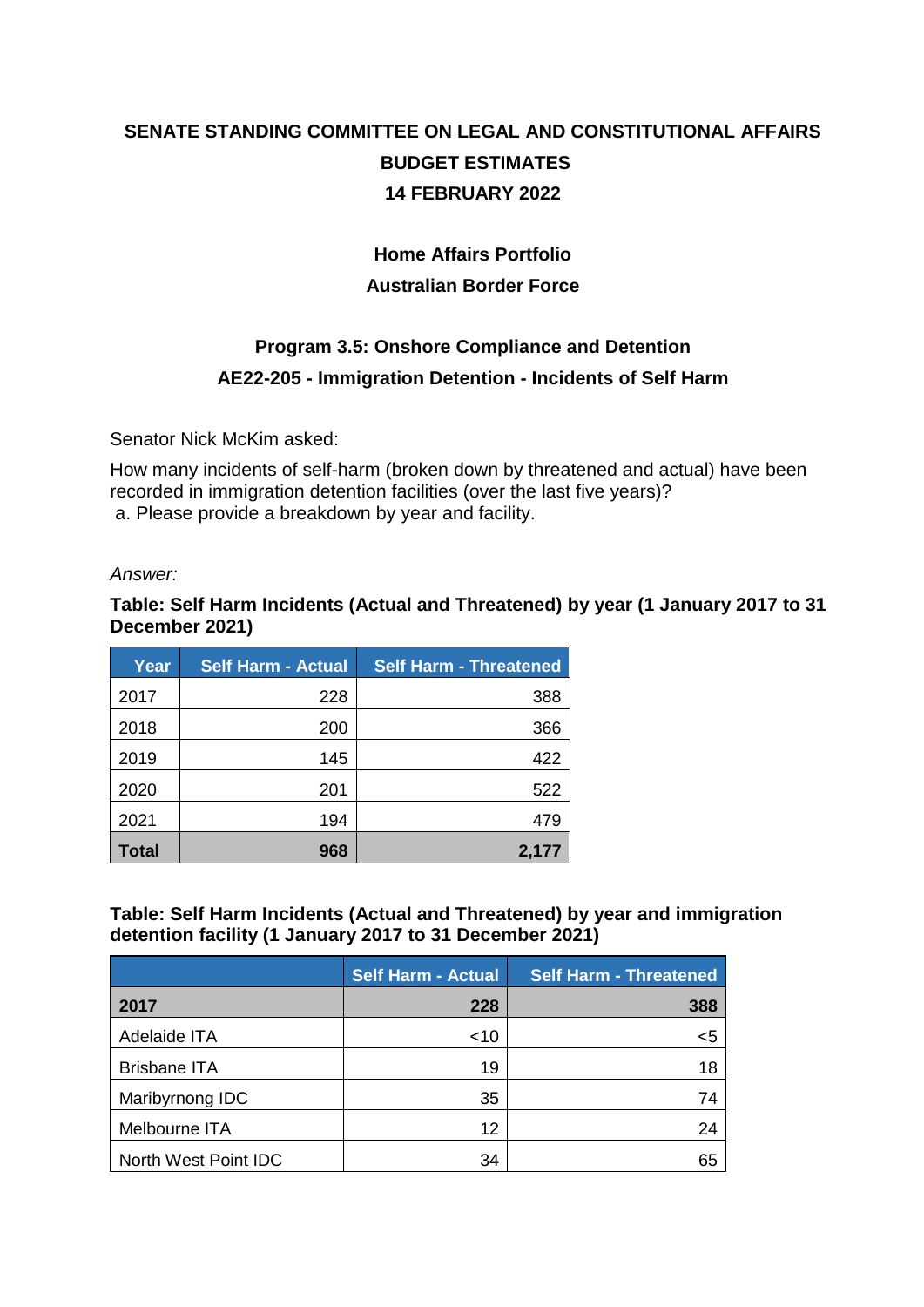| Northern APOD        | $\overline{0}$ | $5$  |
|----------------------|----------------|------|
| Perth IDC            | $<$ 15         | $20$ |
| Villawood IDC        | 69             | 141  |
| Yongah Hill IDC      | 39             | 47   |
| 2018                 | 200            | 366  |
| Adelaide ITA         | $5$            | 0    |
| <b>Brisbane ITA</b>  | $<$ 10         | $30$ |
| Maribyrnong IDC      | 41             | 37   |
| Melbourne ITA        | 23             | 63   |
| North West Point IDC | 14             | 31   |
| Perth IDC            | 26             | 45   |
| Villawood IDC        | 48             | 113  |
| Yongah Hill IDC      | 38             | 48   |
| 2019                 | 145            | 422  |
| Adelaide ITA         | $5$            | $5$  |
| <b>Brisbane ITA</b>  | 21             | 50   |
| Melbourne ITA        | 33             | 88   |
| Northern APOD        | $5$            | $5$  |
| Perth IDC            | 24             | 37   |
| Phosphate Hill APOD  | 0              | <5   |
| Villawood IDC        | 52             | 205  |
| Yongah Hill IDC      | 12             | 36   |

|                      | <b>Self Harm - Actual</b> | <b>Self Harm - Threatened</b> |
|----------------------|---------------------------|-------------------------------|
| 2020                 | 201                       | 522                           |
| Adelaide ITA         | <15                       | <5                            |
| <b>Brisbane ITA</b>  | 25                        | 69                            |
| Melbourne ITA        | 34                        | 101                           |
| North West Point IDC | <5                        | $<$ 15                        |
| Northern APOD        | <5                        | $<$ 10                        |
| Perth IDC            | 35                        | 62                            |
| Villawood IDC        | 74                        | 210                           |
| Yongah Hill IDC      | 19                        | 56                            |
| 2021                 | 194                       | 479                           |
| Adelaide ITA         | $5$                       | ~10                           |